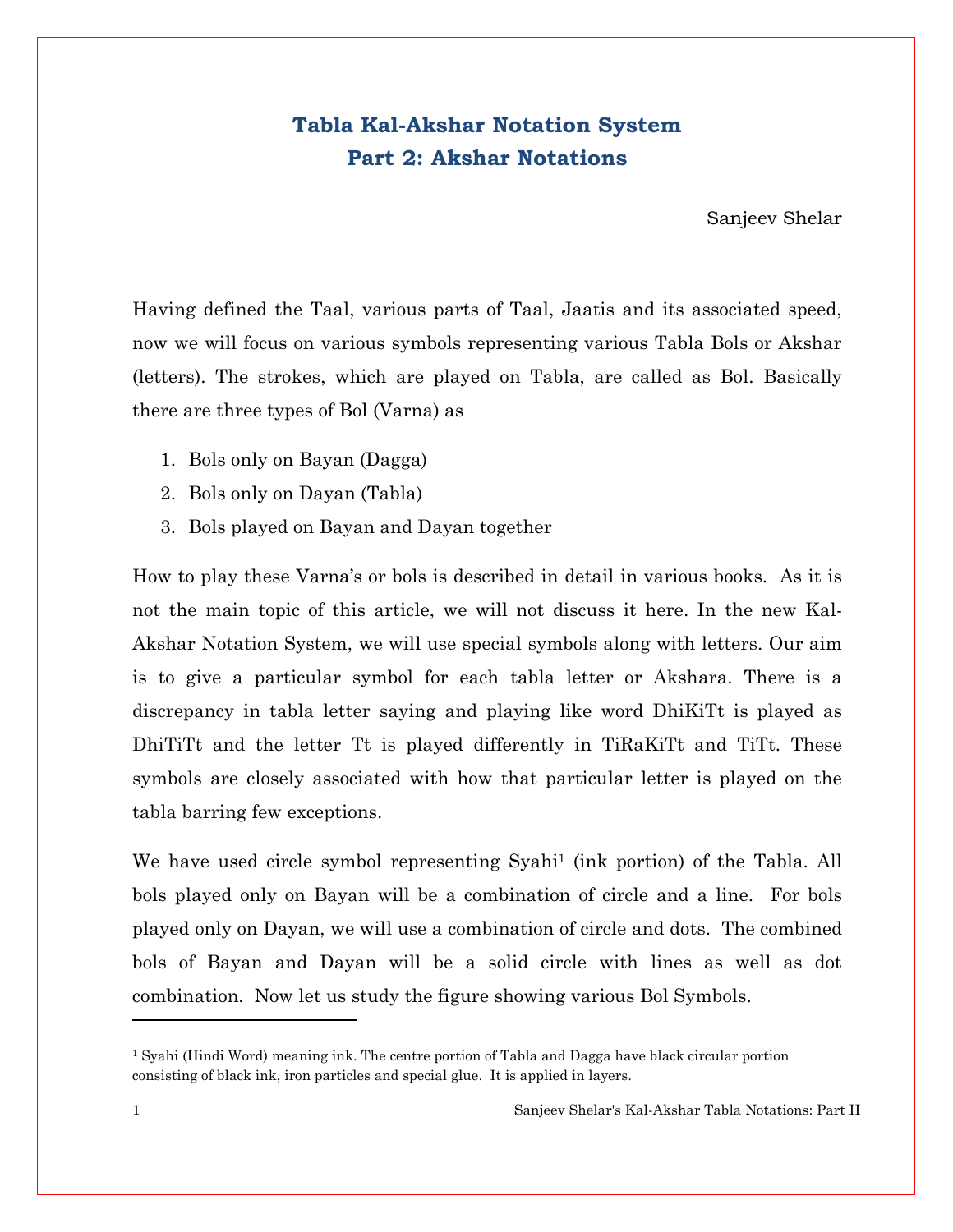| Bayan              |           | $D_{01}$ (Denet) $D_{y}$ moons<br>Dayan |                | Combined     |                           |       |        |                         |
|--------------------|-----------|-----------------------------------------|----------------|--------------|---------------------------|-------|--------|-------------------------|
| Letter             | Hindi     | Symbol                                  | Letter         | Hindi        | Symbol Letter             |       | Hindi  | Symbol                  |
| Ga, Ge, Gi         | ग, गे, गि | Ŏ                                       | Ti, Ta, Tu, Tt | ति, त, तु, ट | O                         | Dha   | धा     |                         |
| Gha, Ghe, Ghi      | घ, घे, घि | ò                                       | Ra, Na, Tt     | र, न, ट      | $\odot$                   | Dhin  | धि     |                         |
| Ka, Kaa, Ki        | क, का, कि | Ō                                       | Na, Nam        | न, न         | $\Omega$                  | Dhi   | धि     |                         |
| Kat                | कत्       | Ô                                       | Naa, Taa, Daa  | ना, ता, डा   |                           | Tin   | तिं    |                         |
| Ga (Khula)         | ग (खुला)  | Ō                                       | Na, Da         | न्, इ        | $\mathbf{\Theta}$         | Ghad  | घ्ड    |                         |
| <b>Empty Space</b> | अवग्रह    | $\mathsf S$                             | (Ring Finger)  | (अनामिका)    |                           | Kda   | क्ड    |                         |
|                    |           |                                         | Tra            | त्र          | ⊖                         | Ghdan | घ्डान् | ⊽                       |
|                    |           |                                         | Ka             | क            | ☺                         | Kdan  | क्डान् |                         |
|                    |           |                                         | Di             | दि           | Ö                         | Dhet  | धेत्   | $\overline{\mathbf{r}}$ |
|                    |           |                                         | Din            | दि           | ඵ්                        | Dhir  | धिर    |                         |
|                    |           |                                         | Tet            | तेत          | ဝှ                        |       |        |                         |
|                    |           |                                         | $\text{Tr}$    | तिर          | $\infty$                  |       |        |                         |
|                    |           |                                         | Tak            | तक्          | $\boldsymbol{\mathsf{Q}}$ |       |        |                         |

Bol (Letter) Symbols

#### Bayan Symbols

- 1. <sup>V</sup> over circle (syahi) represents two fingers coming towards syahi.
- 2. Vertical line inside syahi (circle) represents ghumara (resonant sound). It shows the bottom side of palm going upwards from Maidaan (portion between syahi and kinar) to syahi.
- 3. Horizontal line represents 'Thap' i.e. all four fingers strike together just above syahi. After striking all the fingers are lifted up giving echoing sound. In Ka, Kaa and Ki, the top portion of all combined fingers is stroked above syahi whereas in Khula (open) Ga, it is played below syahi.
- 4. Curve line above syahi represents "Thap' kept on syahi while playing Kat.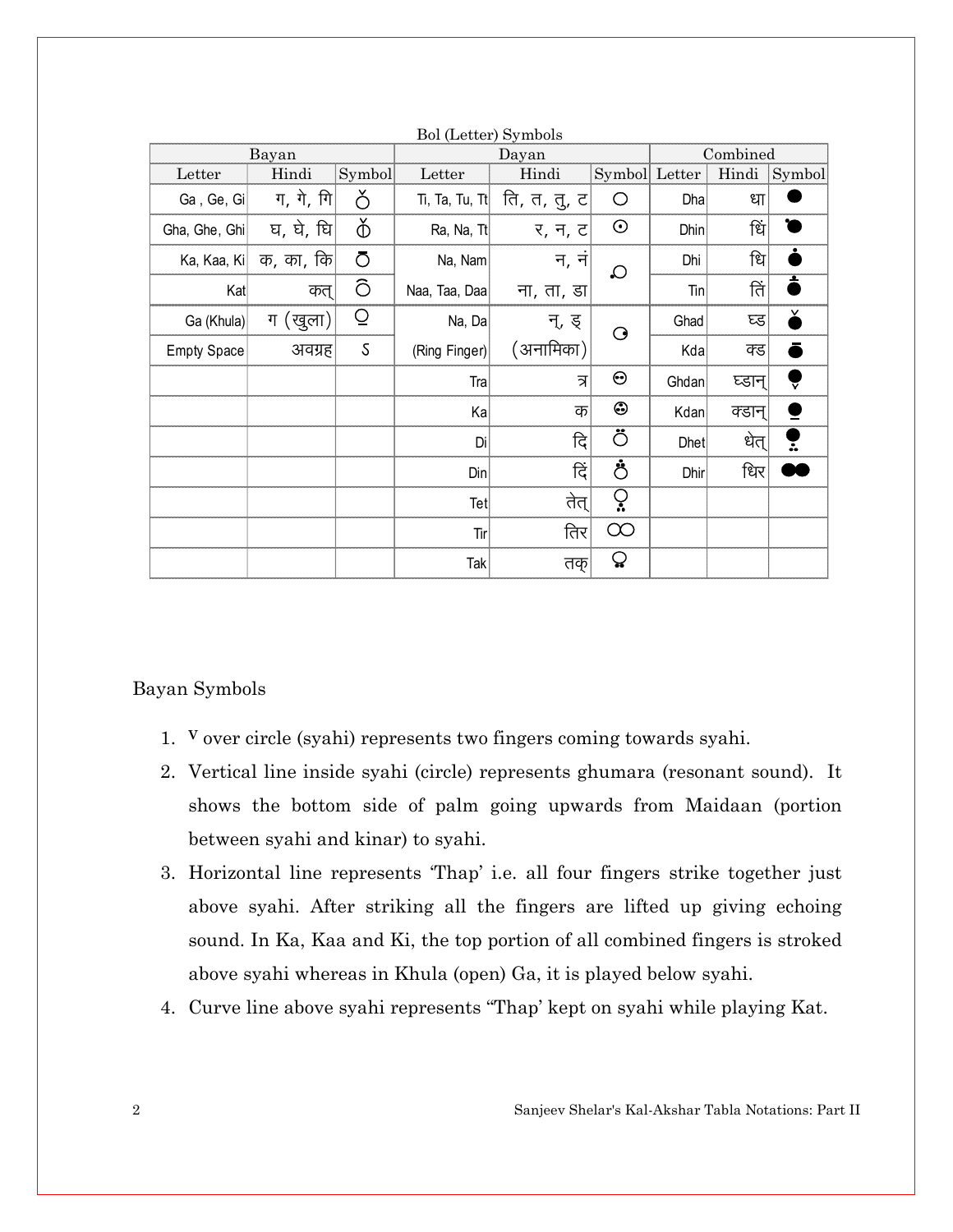#### Dayan Symbols

- 1. Dot represents relative position of finger on syahi.
- 2. The most commonly used Ti, Ta, Tu and Tt are represented by hollow circle. There are various ways of striking finger for these letters depending on Gharana. For details one can see a nice video clip on Chandrakanta.com
- 3. The difference between Di and Din is shown by having extra dot in 'Din'. The bol Din is an open bol. After striking three fingers just above syahi, they are immediately lifted up giving ringing sound. The bol 'Di' is normally used as one of the middle bol in a bol samuha (group). For example GaDiGaNa.
- 4. The bol 'Ka' that comes only after Tra in TraKa, is shown how exactly is stroked on the syahi as Tra by two fingers and Ka by three fingers.
- 5. The bol 'Tir" having two adjacent circles should not be confused with Ti and Ra. This bol is part of TirTir. Since Ti and Ra are played separately, we have used two circles and since Ti and Ra cannot be separated, we have joined the circles.

#### Combined Bol Symbols

- 1. They are represented by a solid circle and combination of line and dots.
- 2. The difference between 'Dhi' and 'Dhin' is shown by different location of the dot. Though they are played at the same spot (shown in Dhi), we keep the striking index finger to suppress the sound, where as we lift the finger immediately in Dhin go give ringing sound.
- 3. The bol Dhir is a part of bol samuha DhirDhir and it is not separate Dhi and Ra.
- 4. Other symbols are self explanatory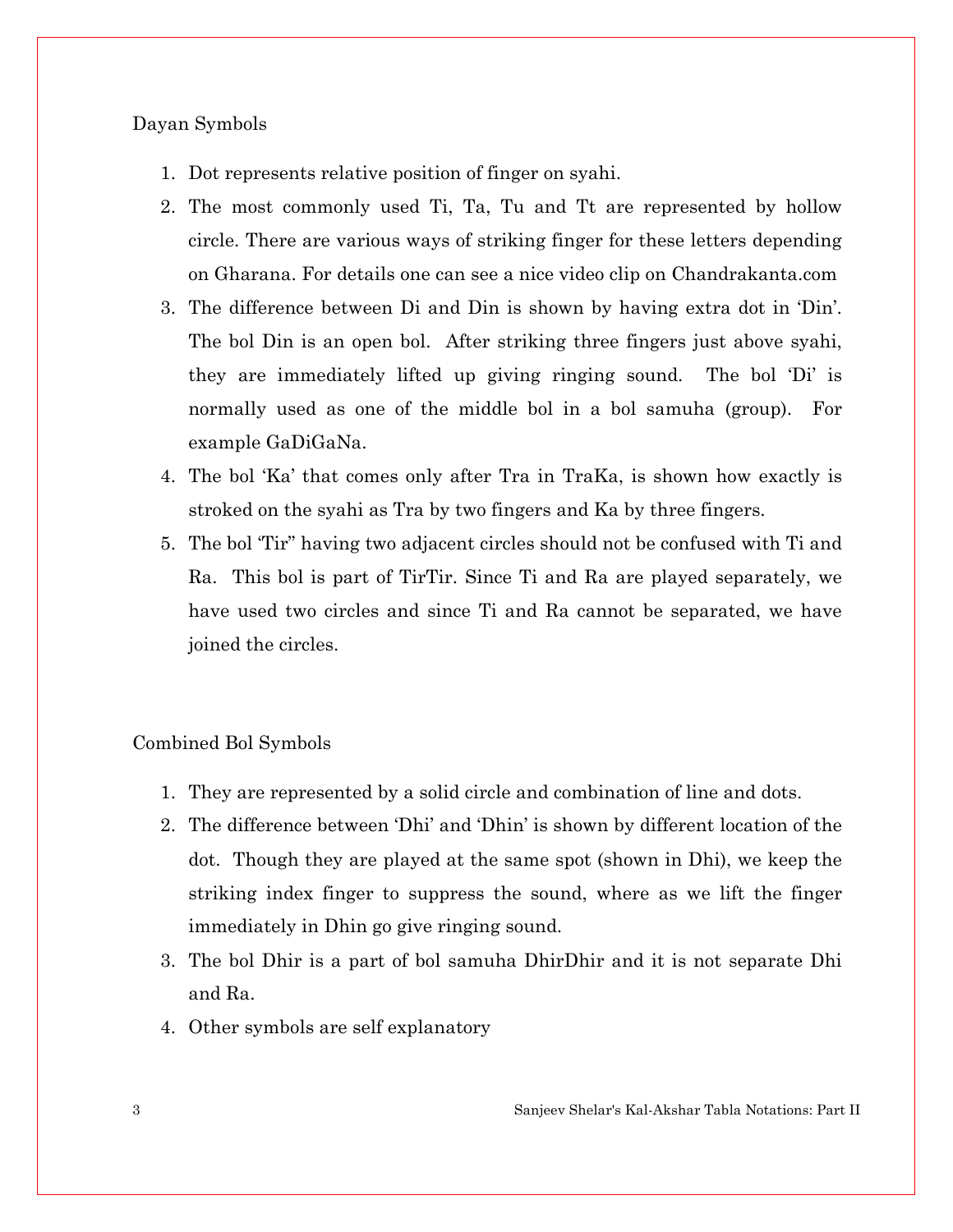Rest Symbol

- 1. We have used standard S shape for rest symbol.
- 2. In western notation system, there are different symbols for various rest time like semiquaver, quaver, etc. However, here we will use only one rest symbol and repeat the symbol for each laghu having rest position

Now we will use the same symbols for Boljati and Laya as explained in Part I. These symbols are combined with Bol Symbols as follows.

| <b>Bol</b> | Symbol<br>Description |                                                      |
|------------|-----------------------|------------------------------------------------------|
| Tisra      |                       | Slanted line towards left drawn<br>below letter      |
| Chatasra   |                       | Vertical line drawn below letter                     |
| Khanda     |                       | Slanted line towards right drawn<br>below letter     |
| Mishra     |                       | Curved line towards left drawn<br>below letter       |
| Sankirna   |                       | Curved line towards right drawn<br>below letter      |
| Ekadash    |                       | Two curved lines towards left drawn<br>below letter  |
| Trayodash  |                       | Two curved lines towards right<br>drawn below letter |

Jaati Symbols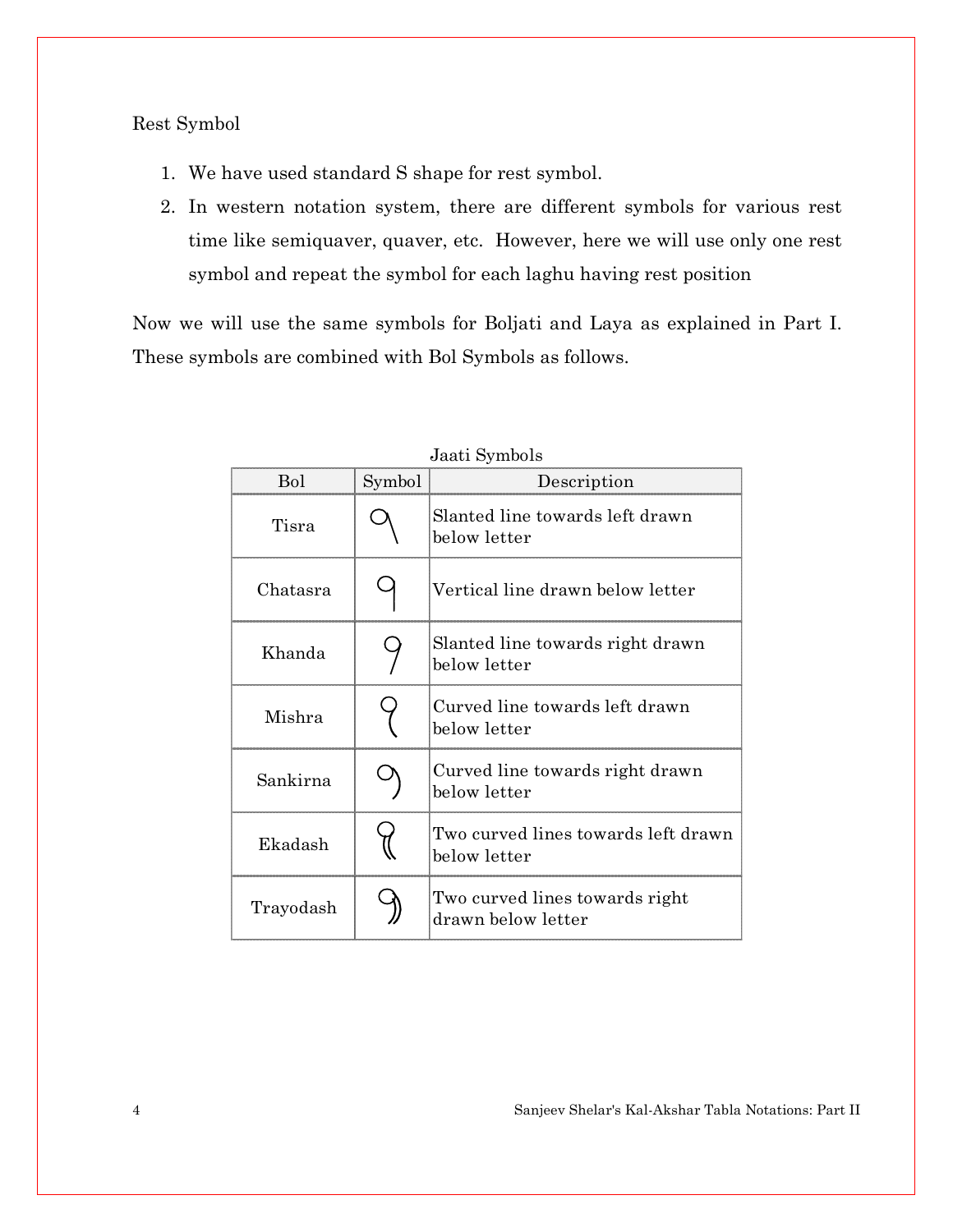| Laya      | Symbol | Description                                               |
|-----------|--------|-----------------------------------------------------------|
| Half      |        | Horizontal zigzag line between<br>BolJaati lines          |
| Normal    |        | One horizontal straight line<br>between BolJaati lines    |
| Double    |        | Two horizontal straight lines<br>between BolJaati lines   |
| Triple    |        | Three horizontal straight lines<br>between BolJaati lines |
| Quadriple |        | Four horizontal straight lines<br>between BolJaati lines  |

Like previous part, we will combine Bol symbols along with Jati and Laya symbols to notate tabla letters.

| Laghu           |                     | 1 Laghu 2 Laghus | 3 Laghus     | 4 Laghus           | 5 Laghus                            |
|-----------------|---------------------|------------------|--------------|--------------------|-------------------------------------|
| Jaati           | Full                | Chatasra         | Tisra        | Chatasra           | Khanda                              |
| Laya            | Matra               | Half             | Normal       | Normal             | Normal                              |
|                 | Dha                 | Dha Ti           | Dha Ge Na    | Ti Na Ki Na        | Dha Ti Dha Ge Na                    |
| Step 1<br>Bol   |                     | $\bigcirc$       | $\bullet$ ŎΩ | $OO\bar{O}O$       | $\bullet$ $\circ$ $\bullet$ $\circ$ |
| Step 2<br>Jaati | <b>No</b><br>Symbol | Dha Ti           | Dha Ge Na    | Ti Na Ki Na<br>QQ  | Dha Ti Dha Ge Na                    |
| Step 3<br>Laya  | <b>No</b><br>Symbol | Dha Ti           | Dha Ge Na    | Ti Na Ki Na<br>مدا | Dha Ti Dha Ge Na                    |

Bol, Jaati and Laya Together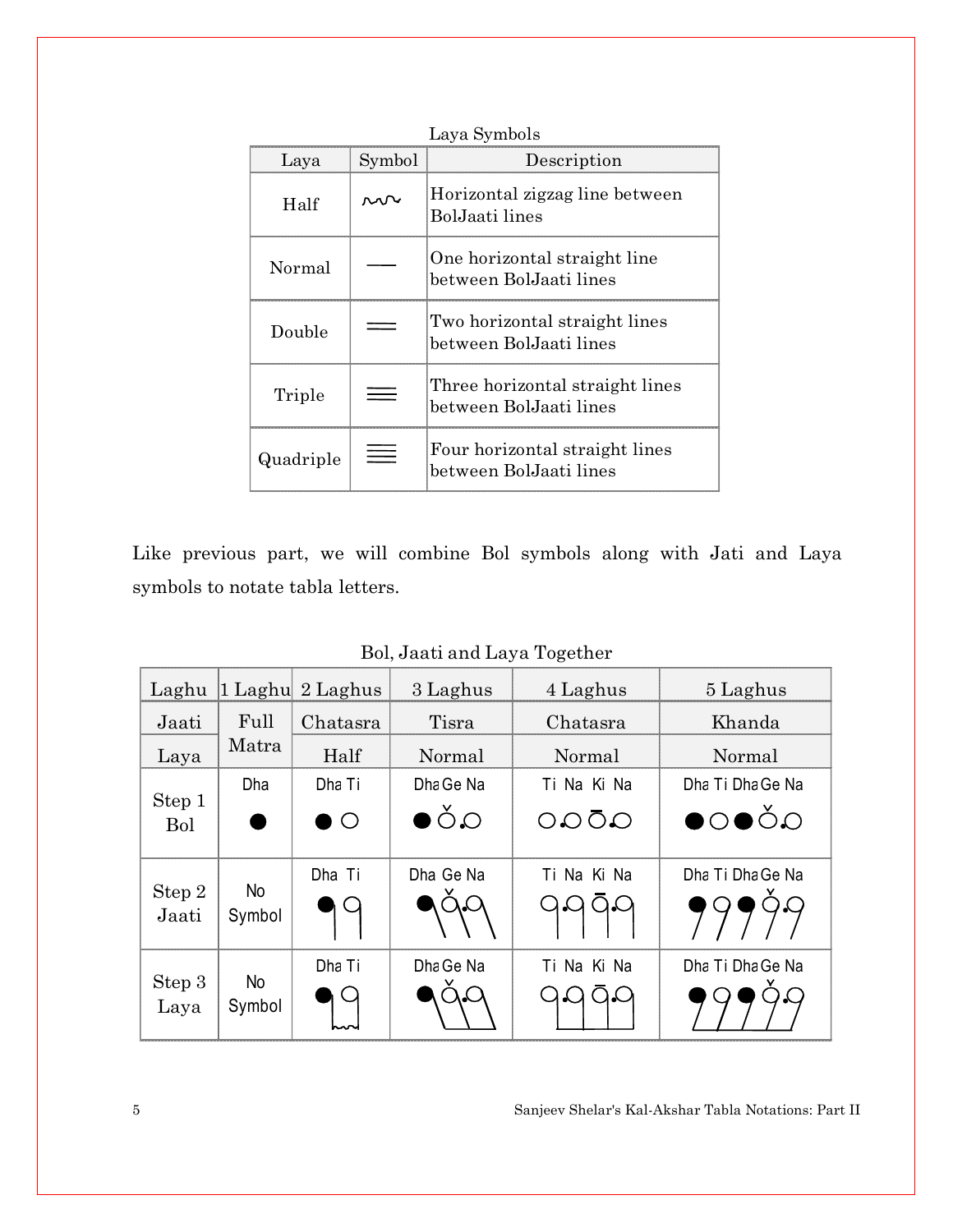| Laghu           | 6 Laghus                 | 7 Laghus                                   |
|-----------------|--------------------------|--------------------------------------------|
| Jaati           | Tisra                    | Mishra                                     |
| Laya            | Double                   | Normal                                     |
|                 | Dha Ge Na DhaTra Ka      | DhaGe Na Ti Na Ki Na                       |
| Step 1<br>Bol   | $\bullet$ ŎQ $\bullet$ @ | $\alpha$ Ō $\alpha$ O $\alpha$ Ŏ $\bullet$ |
|                 | Dha Ge Na DhaTra Ka      | DhaGe Na Ti Na Ki Na                       |
| Step 2<br>Jaati |                          |                                            |
|                 | Dha Ge Na DhaTra Ka      | Dha Ge Na Ti Na Ki Na                      |
| Step 3<br>Laya  |                          |                                            |

| Laghu           | 9 Laghus                                                   | 9 Laghus                                          |
|-----------------|------------------------------------------------------------|---------------------------------------------------|
| Jaati           | Tisra                                                      | Sankirna                                          |
| Laya            | Triple                                                     | Normal                                            |
|                 | Dha Tr Ka Dhi Ki Ta Dha Ge Na                              | Dha Ti Dha Ge Na Ti Na Ki Na                      |
| Step 1<br>Bol   | $O \bullet \bullet \bullet \bullet \bullet \bullet$        | $\bullet$ 0 $\bullet$ ŎQOQŌQ                      |
| Step 2<br>Jaati | Dha Tr Ka Dhi Ki Ta Dha Ge Na<br>$\bar{\Omega}$<br>$\odot$ | Dha Ti Dha Ge Na Ti Na Ki Na<br><b>၅</b> ၅၅၅၀၀၁၁၀ |
| Step 3<br>Laya  | Dha Tr Ka Dhi Ki Ta Dha Ge Na<br>۰o۱                       | Dha Ti Dha Ge Na Ti Na Ki Na                      |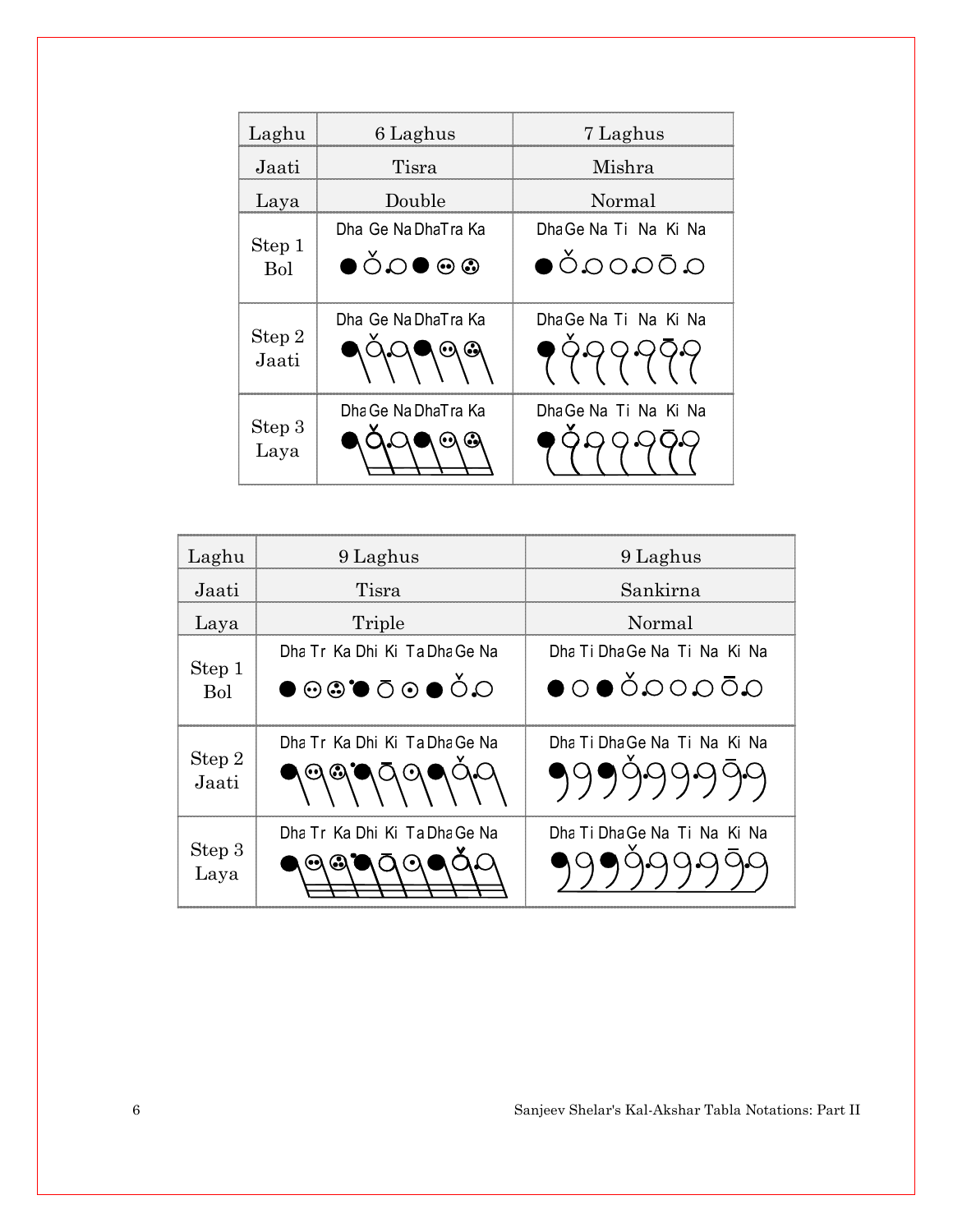In addition, we can see how two different laya can be written. For explanation, please see part I.

Many Laghus in One Matra

| Laghu           | 4 Laghu                                                  |  |  |
|-----------------|----------------------------------------------------------|--|--|
| Jaati           | Chatasra                                                 |  |  |
| Laya            | Mixed                                                    |  |  |
| Step 1<br>Bol   | Dha 5 Ti Ra Ki Tt<br>$\bullet$ 5 0 0 0 0                 |  |  |
| Step 2<br>Jaati | Dha <sub>s</sub> Ti Ra Ki Tt<br>5999                     |  |  |
| Step 3<br>Laya  | Dha <sub>S</sub> Ti Ra Ki Tt<br>$\bm{\odot}$<br>$\Omega$ |  |  |

Now let us take the same example of Tripalli and Delhi Kayada to notate.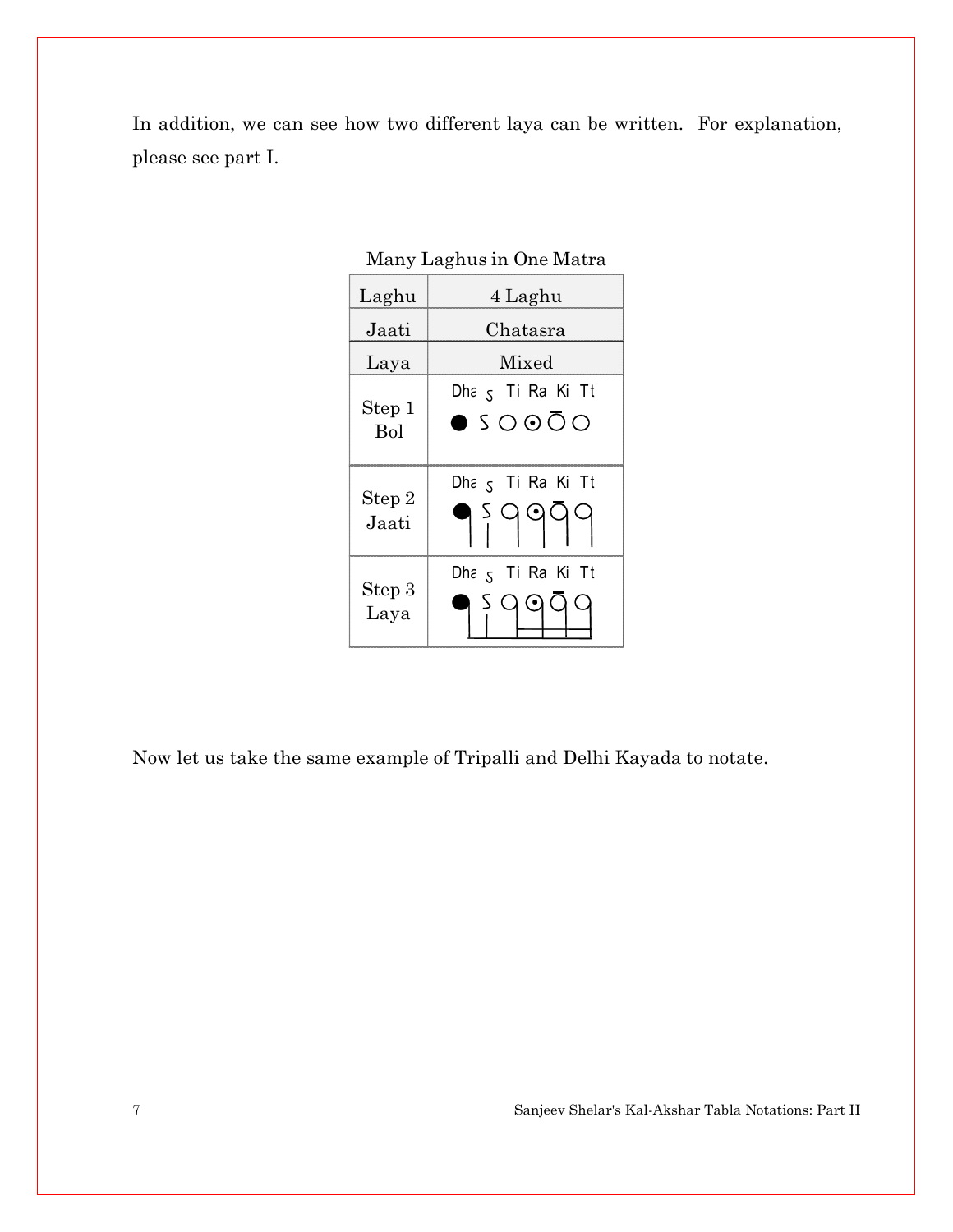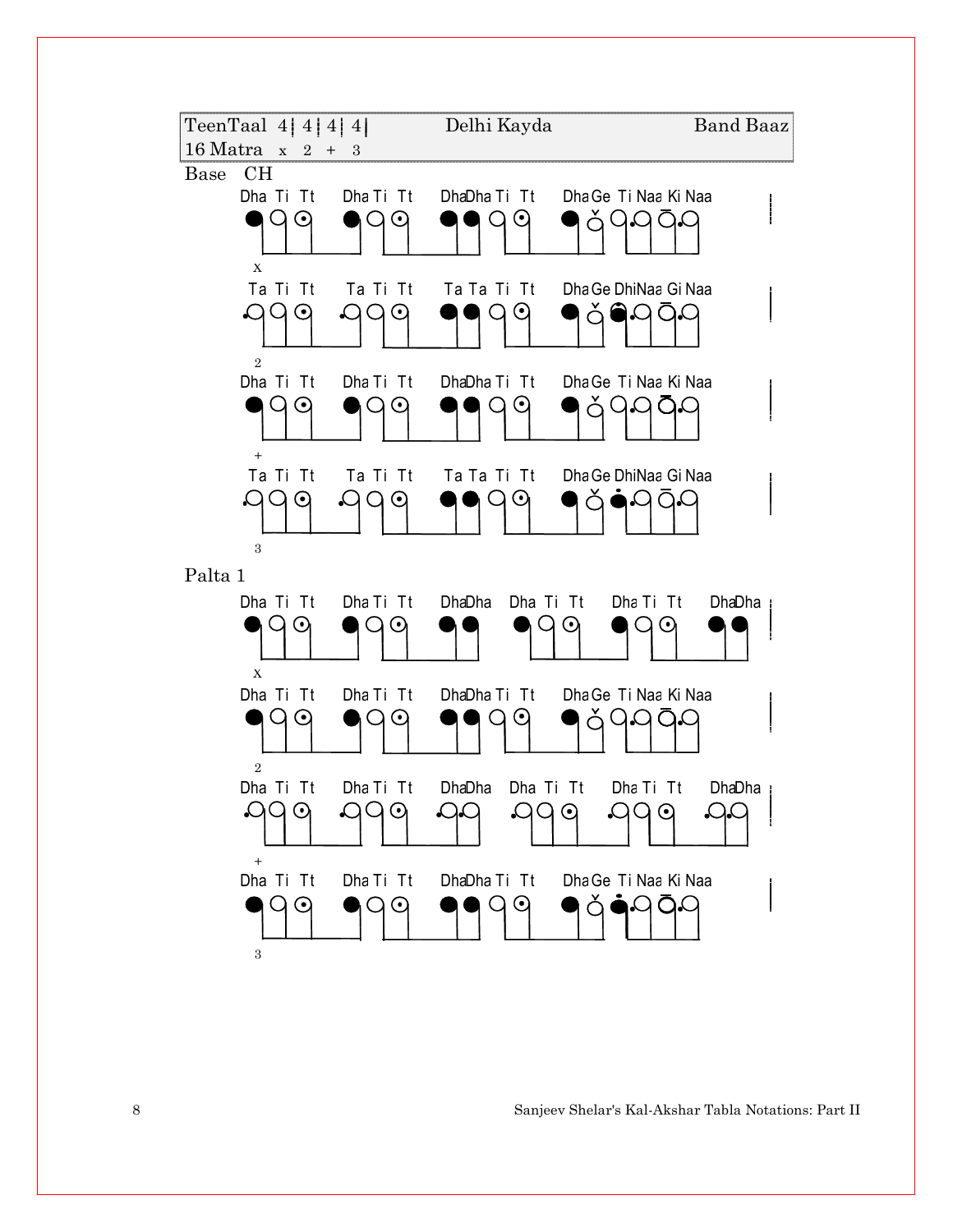

In the above Tripalli, we have shown Taal and its distribution. The  $1<sup>st</sup>$  Bol Dha has T on the top shows Tisra Jaati in normal speed. C on top of 5<sup>th</sup> Matra shows the end of Tisra Jaati and beginning of Chatasra Jaati and lastly, T2 above 9th matra shows end of Chatasra Jaati and beginning of Tisra Jaati in double speed until the end.

Thus, the tabla player has exact knowledge of the laya (speed) for each matra and within matra for the Varna or Bol. The symbol for Bols not only shows its position but the difference between actual stroke and its pronunciation. For example, in Bolsamuha or word DhiKiTta, the bol Ki is played as Ti and the actual strokes will DhiTiTta. Thus, we will write DhiKita but the symbol for Bols will show DhiTiTta. This is very advantageous for beginners. In addition, in the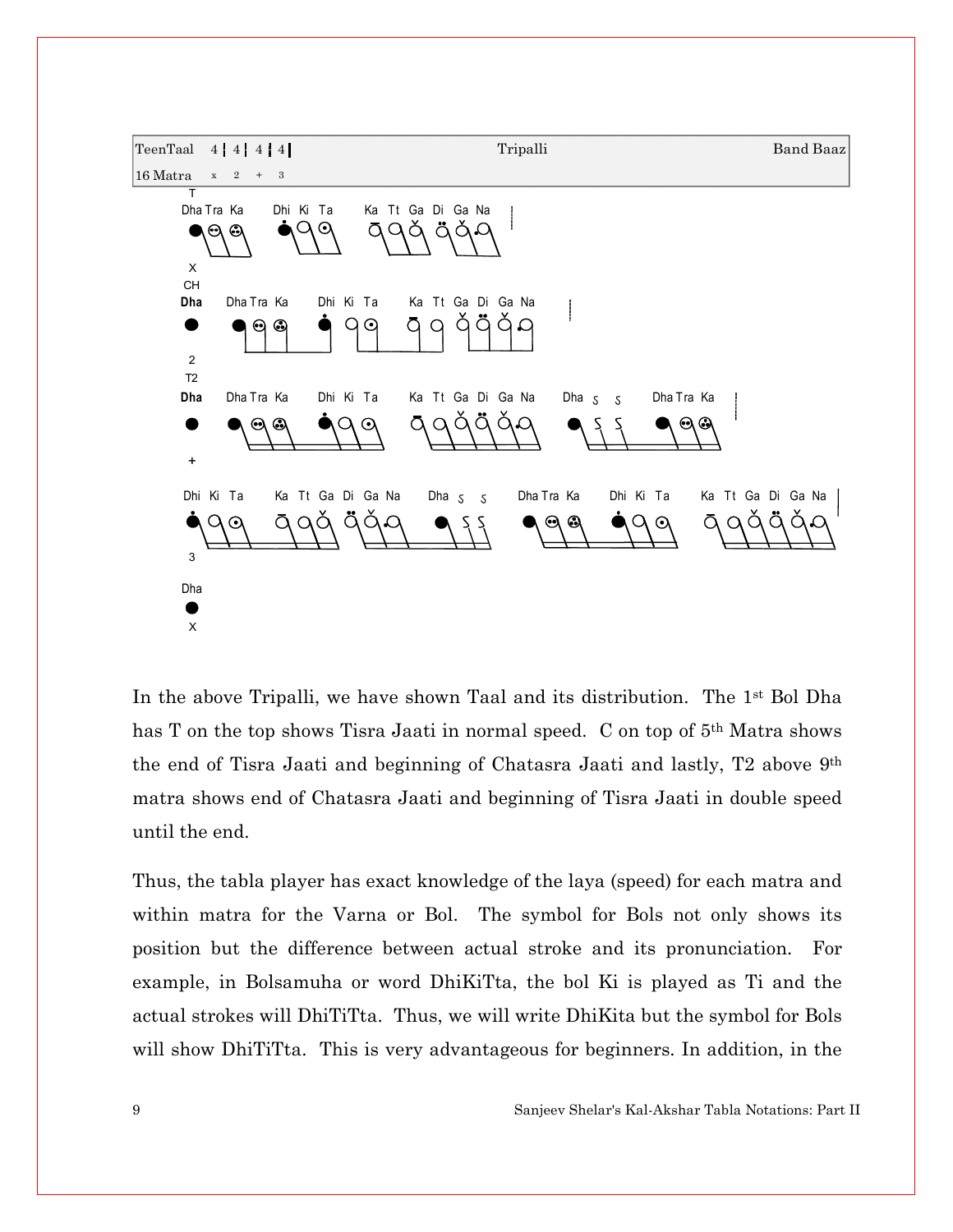word TraKa the Ka is played on Tabla (and not Bayan), which is shown symbolically.

#### Advantages and Disadvantages of the Kaal-Akshar Notation System

As we know and acknowledge that Pandit Bhatkhande and Pandit Paluskar notation system for Tabla are incomplete. We have eliminated all the lacunas of those two system as well added so many features that this is an independent notation system by itself and that too complete in all respect. Let us see its advantages and disadvantages.

#### Advantages.

- 1. Taal and its distribution are given in the beginning.
- 2. Name of composition (bandish), its gharana, Khula or Band Baaj is given.
- 3. Composition's Jaati is right on first matra and at locations where it changes Jaati or Laya (speed). A very important feature
- 4. Taali and Khaali, etc. Taal characteristics are shown.
- 5. It shows where Matra starts and ends
- 6. One does not need to count laghus to determine its Jaati or speed as it is graphically shown.
- 7. Various laya within a matra can also be shown.
- 8. No breaking of Bol Samuha, thus one will play it by phrase (the way it should be).
- 9. Easy to do Padhant (remembering).
- 10. Clear separation of Padhant and how the stroke is actually played on Tabla, like DhiKiTta, TiRaKiTta, etc.
- 11. Those who do not understand Devnagri script and read it.
- 12. It will keep the originality of the bandish (composition).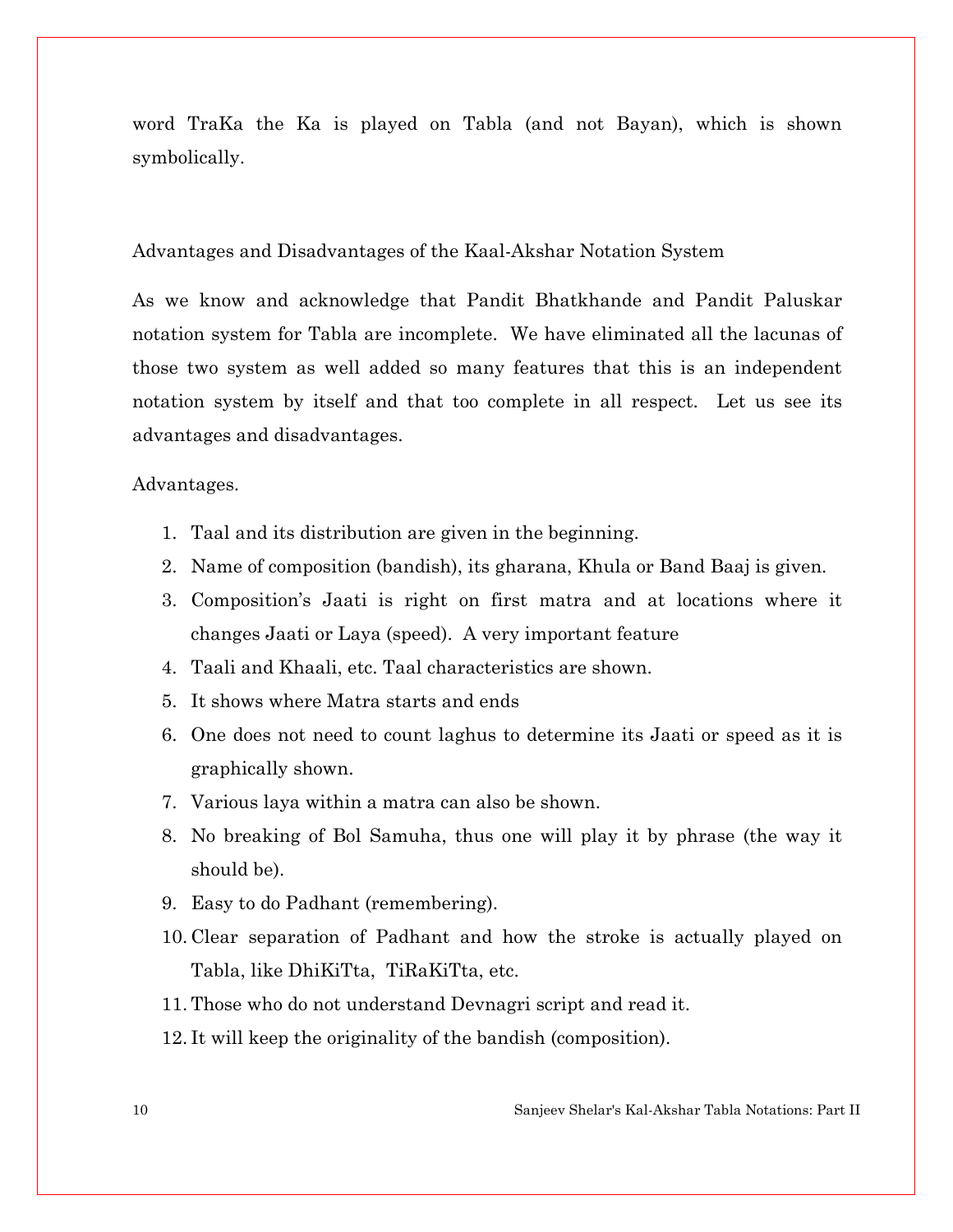#### Disadvantages

- 1. It takes time to accept and get used to, to the new system. This time depends on one's understanding of the subject and his knowledge. This time can vary individually. Some may find it little complicated. It should be noted that we have not used even  $1/10<sup>th</sup>$  of the number of symbols present in the western musical notation system (which is very popular).
- 2. Some may find that it takes too long to write. Since we have added how the strokes are played, it will take time in the beginning.

#### References

- 1. Tabla-Vadan, Kala Aur Shastra; Pt. Sudhir Mainkar, A.B. Gandharva Mahavidyalaya Mandal, Miraj
- 2. Tabla, Pt. Arvind Mulgaonkar, Popular Prakashan, Mumbai
- 3. Taal Parichay; Pt. Girishchandra Shrivastav, Rubi Prakashan, Allahabad
- 4. Tabla Kaumudi; Dr. Ramshankar Paagaldaas, Ramchandra Sangitalaya, Gwalior
- 5. Modern Musical Symbols; Wikipedia
- 6. India Western Fusions; Moshe Denburg, Vancouver Inter-Cultural Orchestra, Canada
- 7. Tabla and Orchestra; Moshe Denburg, Vancouver Inter-Cultural Orchestra, Canada
- 8. Towards a Notation System for Indian Drumming; James Kippen
- 9. Hindustani Music; Ashok Ranade, National Book Trust, Delhi
- 10.Solo Tabla Drumming of North India: Its Repertoire, Styles and Performances Practices; Robert Gottlieb, Motilal Banarasidas, New Delhi.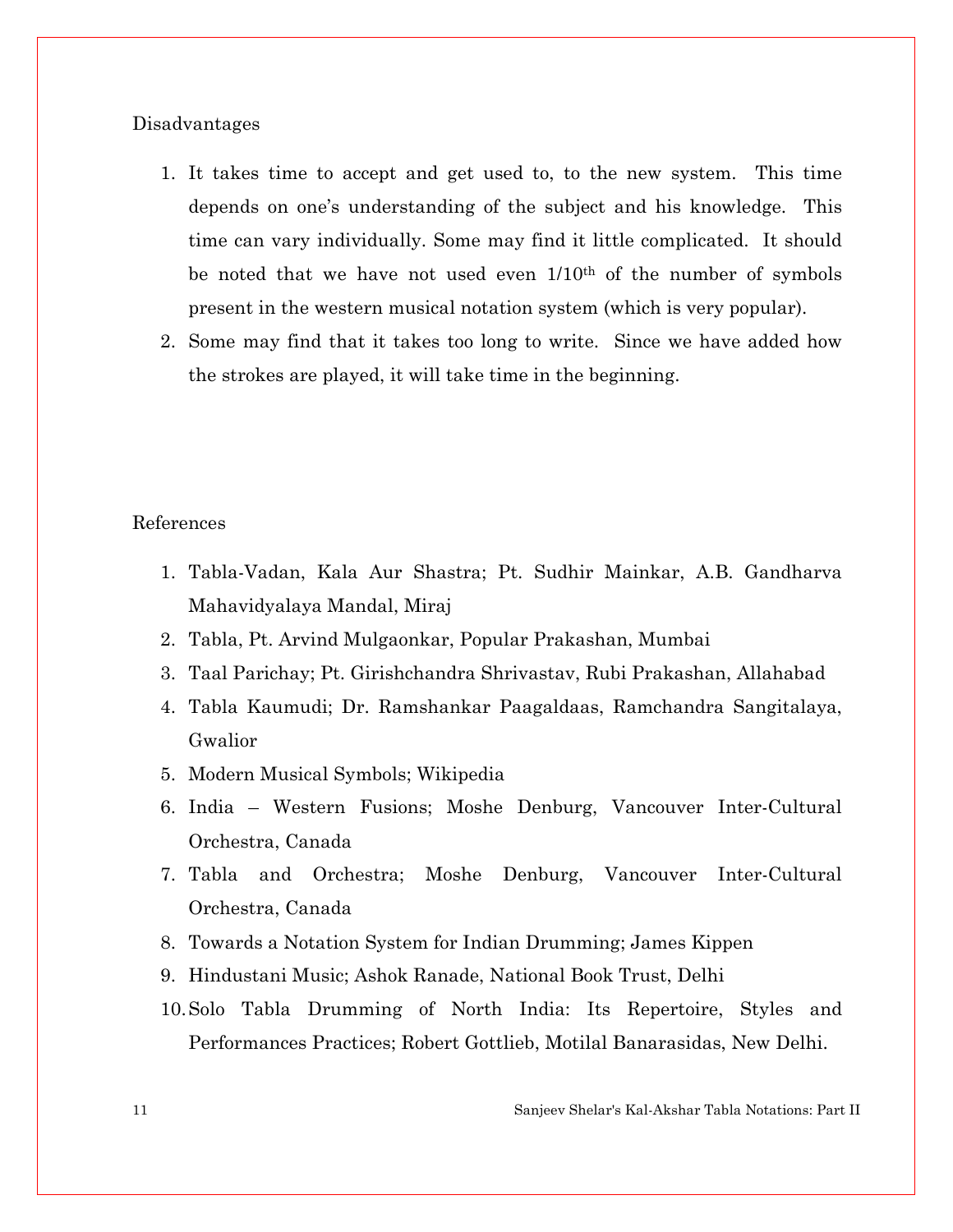### Part III

We can also write how the KuAad, BiAaad speeds can be written. All these can be shown in this notation system and this will be posted later.

#### Contact:

Sanjeev Shelar Plot No. 499 Growth Center CIDCO Waluj Mahanagar-1 Bajajnagar Post Aurangabad – 431136 Maharashtra State, INDIA Phone: +91-985 000 4550 Email: sanjeev@tablashelar.com Website: www.tablashelar.com

© Sanjeev Shelar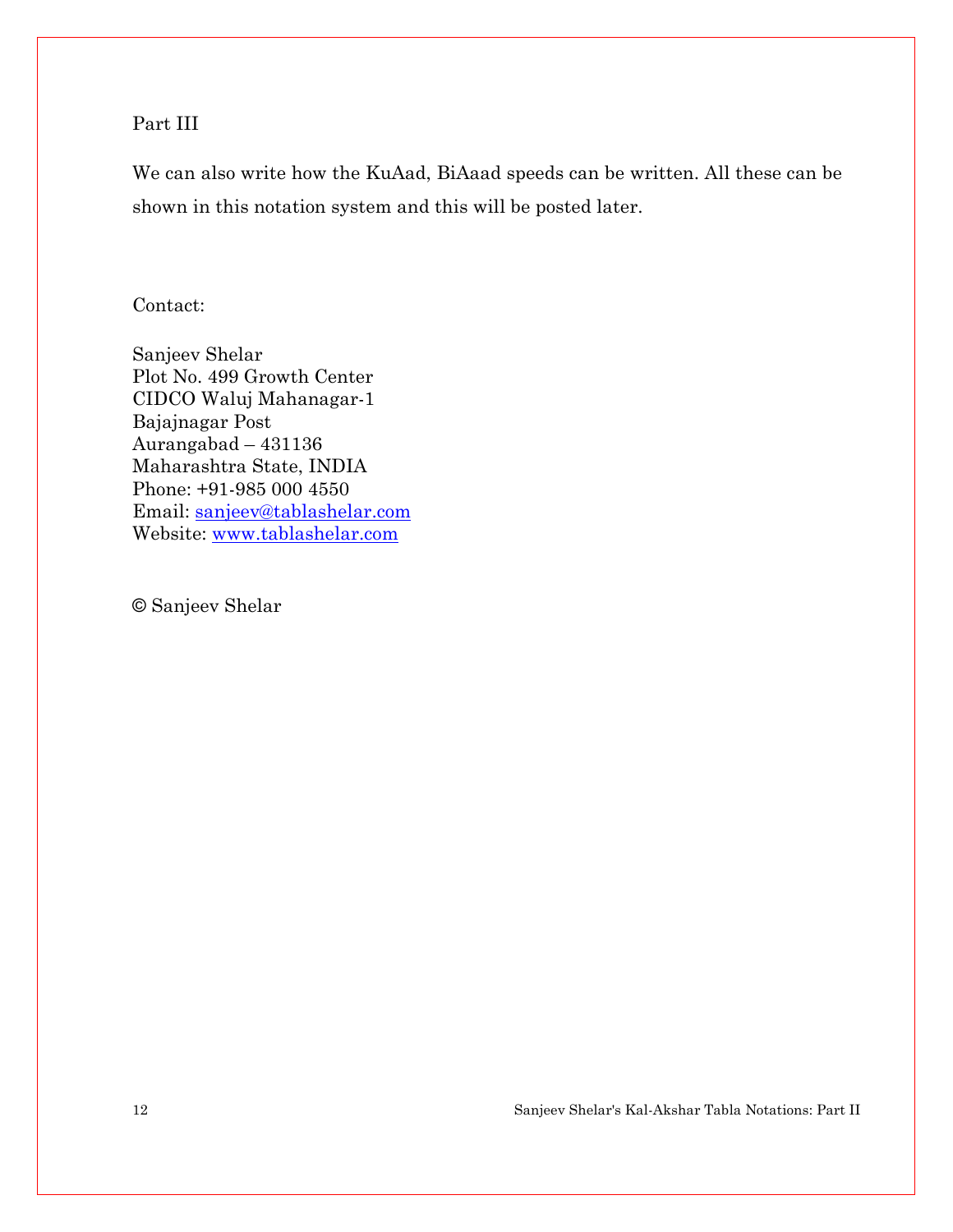# Hindi Words used in the Article

| Avagraha       | Rest position                                                                                                                                 |
|----------------|-----------------------------------------------------------------------------------------------------------------------------------------------|
| Avartana       | One complete cycle of a Taal. For example when all 10<br>matras are played in ZapTaal, it is said to have<br>completed one Avartana or cycle. |
| Baaj           | The way of playing Tabla                                                                                                                      |
| Band Baaj      | Specifically Delhi Gharana style, having sharp and close<br>strokes on tabla                                                                  |
| Bandish        | Composition                                                                                                                                   |
| Barabar Laya   | Same as Thhaya Laya or the base laya.                                                                                                         |
| Bee-Aaad       | One and Three-Fourth speed than Thhaya laya                                                                                                   |
| <b>Bol</b>     | Letter that is played on Tabla                                                                                                                |
| Chatasra Jaati | Four laghus in one Matra                                                                                                                      |
| Chougun        | Quadruple speed than Thhaya laya                                                                                                              |
| Dedi (Dedhi)   | One and Half speed than Thhaya laya                                                                                                           |
| Dugoon         | Double speed than Thhaya laya                                                                                                                 |
| Ekadash        | Eleven laghus in one Matra                                                                                                                    |
| Jaati          | Caste of the Composition                                                                                                                      |
| Kayada         | The basic concept of Tabla playing                                                                                                            |
| Khaali         | No Clap: This is shown by having palm of the hand<br>shown in reverse direction of clap.                                                      |
| Khanda Jaati   | Five laghus in one Matra                                                                                                                      |
| Khula Baaj     | Banaras Gharana style, having open and bass mixed<br>strokes.                                                                                 |
| Ku-Aaad        | One and Quarter speed than Thhaya laya                                                                                                        |